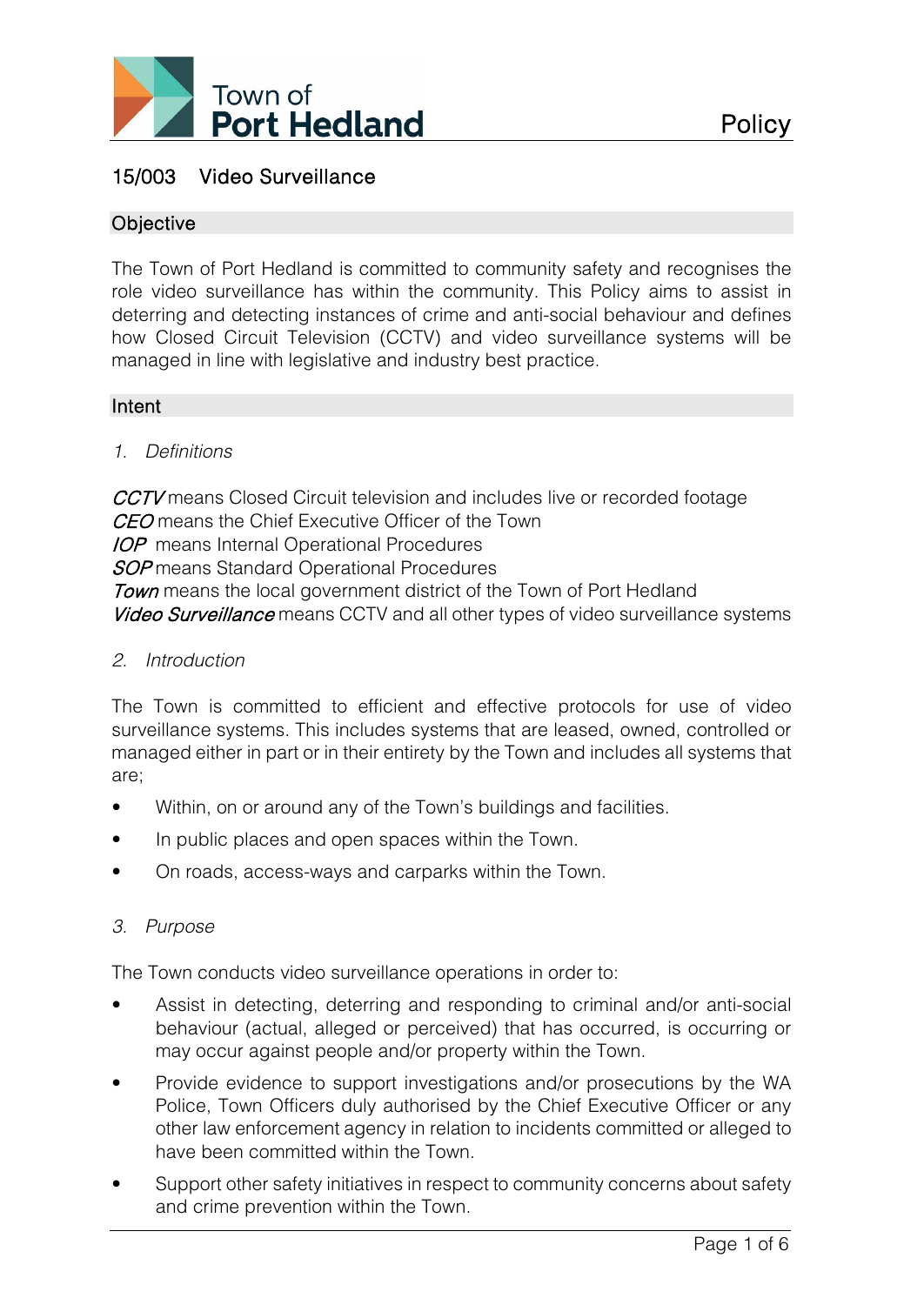

# Access

- *4. Permitted uses*
	- a) The use of video surveillance systems and/or access to footage is restricted to law enforcement agencies, law Courts, the CEO or anyone duly authorised by the CEO.
	- b) Members of the public are not permitted to view or access footage unless required by law e.g. *Freedom of Information Act 1992* (FOI).
	- c) Employees are not permitted to view or access footage unless duly authorised by the CEO or as required by law.
- *5. Requests for Footage*
	- a) External: Any member of the public or employee seeking access to footage shall be directed to the Police to make a formal report or to lodge a Freedom of Information application.
	- b) Internal: Any employee seeking access to footage shall be directed to the Police to make a formal report; to the CEO or his nominated delegate; or to lodge a Freedom of Information application.
- *6. Community Safety Partnership – WA Police*

The Town has entered into a community safety initiative with the WA Police by way of Memorandum of Understanding. This partnership is in accordance with AS/NZS62676:2020 – Video Surveillance Systems for use in Security Applications.

Specifically, members of the WA Police South Hedland branch have 24 hour seven (7) day live monitoring access to the Town's video surveillance network with the ability to record, download and use footage.

### **Installations**

Alternate crime and/or anti-social preventative measures will be appropriately considered both prior to and after the installation of video surveillance systems systems/cameras in recognition footage to inform broader security and crime prevention strategies.

## *7. Privacy*

A person's right to privacy is considered essential therefore all video surveillance systems installations shall adhere to the *Surveillance Devices Act 1998* (The Act) to ensure private conversations or private activities are not recorded, unless either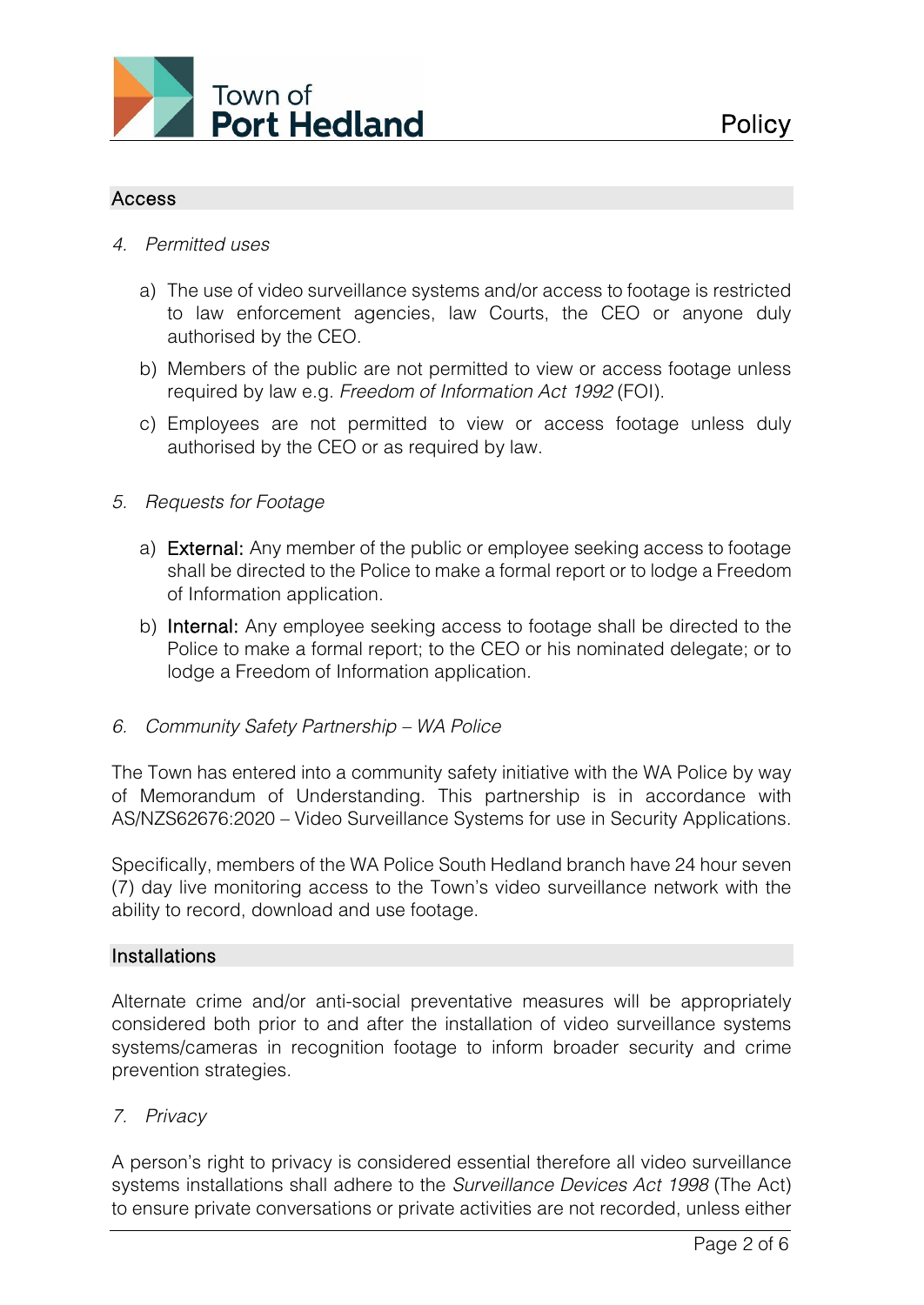

express or implied consent is obtained prior to the recording, or it is in the public interest (Part 5 of the Act).

## *8. Location identification*

Areas proposed for the installation of new video surveillance systems and cameras shall include a detailed project plan.

All proposals are to be approved by the CEO or his nominated officer.

## *9. Maintenance and Upgrades*

Video surveillance cameras, all associated hardware and software will be replaced or upgraded as required within annual budgetary limits.

## *10. System security*

Details about video surveillance or camera locations, their maintenance schedule and other details relating to their make/model and any other operational requirement will not be made publically available unless required by law.

## *11. Signage*

Prominent signage will be displayed in the general vicinity where cameras may be installed and where people may be recorded however these may not identify specific camera locations.

### **Operation**

### *12. Control and Operation of Cameras*

Duly CEO authorised Town Officers shall manage and operate video surveillance systems in strict accordance with this Policy, Internal Operating Procedures (IOP's) and detailed Standard Operating Procedures.

### *13. Duration and Storage of Footage*

Video surveillance footage is recorded 24 hours seven (7) days a week and retained for a period of not less than 31 calendar days.

### *14. Roles and Responsibilities*

The CEO is responsible for the Town's video surveillance systems network and duly authorising Town officers or other agencies to have access to systems or footage with access granted to consider the nature of their role and whether access is appropriate under the circumstances.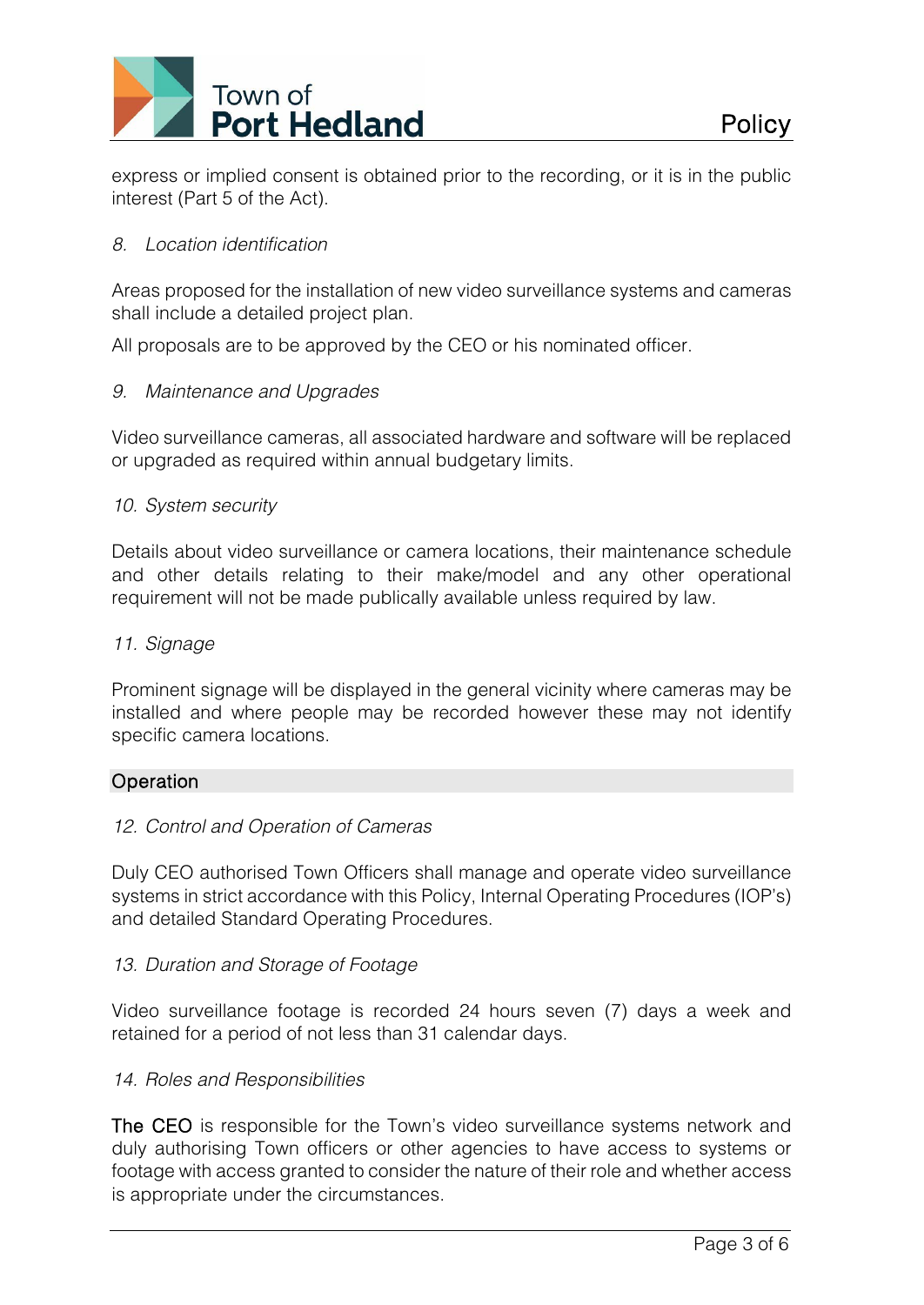

The Manager Infrastructure Operations is responsible for ensuring all associated infrastructure of the Town's video surveillance systems system including system design, installation, equipment maintenance, hardware and software upgrades (where contractor managed), signage, contractor management and training for staff on appropriate use of the system.

The Manager Information Technology and Program Delivery is responsible for ensuring video surveillance system connectivity to the internet (where applicable), the Town's communication / data network and provision of authorised officer or authorised agency access.

The Community Safety Advisor is responsible for the administration and review of the effectiveness of the video surveillance systems network MOU with the WA Police (and other associated external parties) and where appropriate make recommendations to the CEO as part of this review for consideration.

## **General**

## *15. Complaints*

All complaints regarding the Town's video surveillance systems operations are to be directed in writing to the CEO or their nominated officer.

### *16. Audit*

All video surveillance operations shall be included in the Town's Strategic three year audit program to ensure ongoing alignment and adherence to regulation 17 as contained within *Local Government (Audit) Regulations 1996*.

### *17. Guidelines and Standards*

Best practice video surveillance operation guidelines refers to the following:

| AS/NZS62676:2020 -         | Principles and management of the video         |
|----------------------------|------------------------------------------------|
| Video Surveillance Systems | surveillance system, procedures, personnel,    |
| for use in Security        | control room, effective response, privacy and  |
| Applications               | recorded<br>disclosure<br>issues,<br>material  |
|                            | management, documentation, licences and        |
|                            | signage.                                       |
| AS/NZS62676:2020 -         | Provides advice on installation, commissioning |
| Video Surveillance Systems | and handover, preventative maintenance,        |
| for use in Security        | licences and signage.                          |
| Applications               |                                                |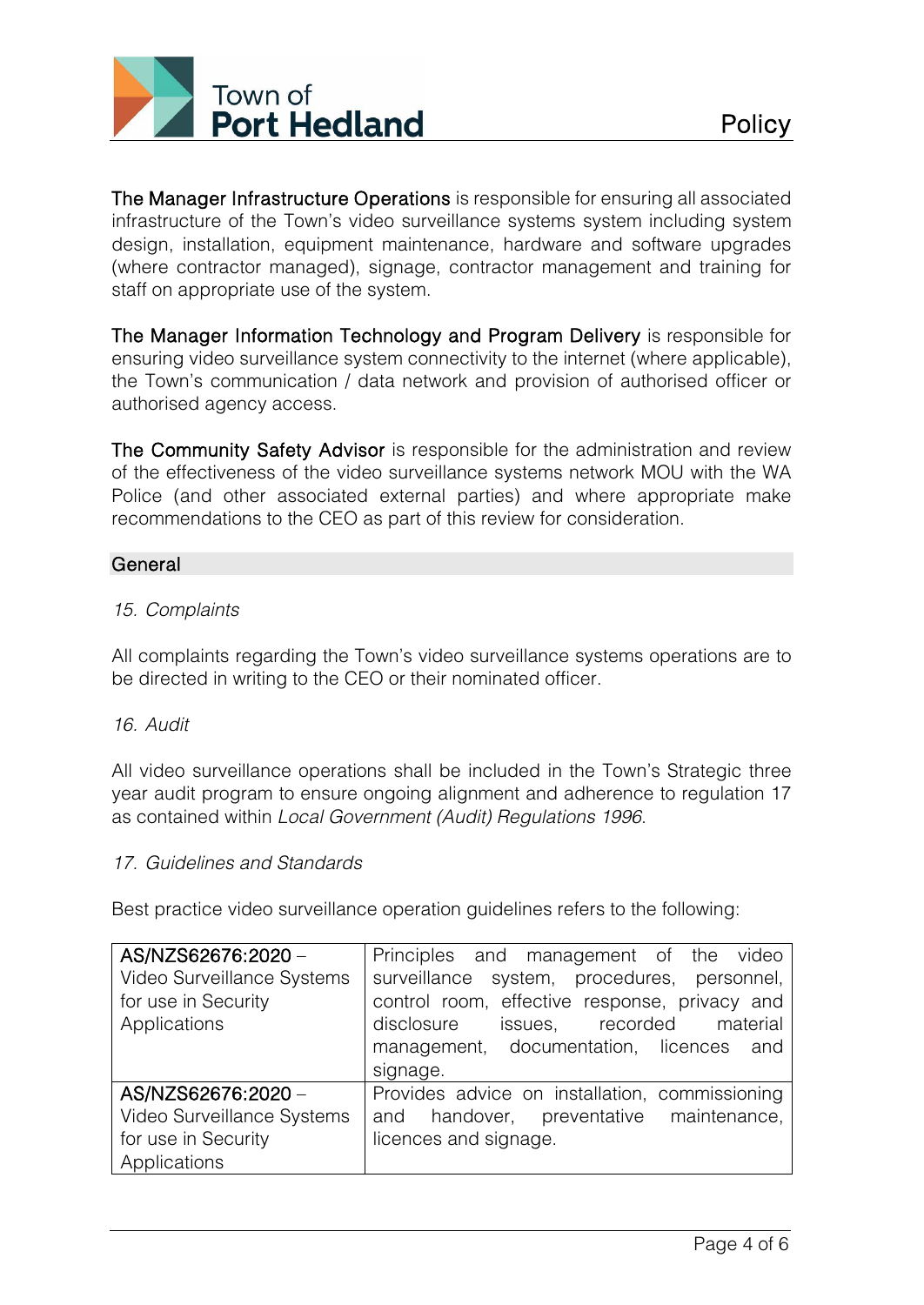

| AS/NZS62676:2020 -           | Provides technical planning guidelines and video   |  |  |  |
|------------------------------|----------------------------------------------------|--|--|--|
| Video Surveillance Systems   | signal level variables for video surveillance      |  |  |  |
| for use in Security          | systems.                                           |  |  |  |
| Applications                 |                                                    |  |  |  |
| AS/NZS62676:2020 -           | Details the requirements and recommendations       |  |  |  |
| Video Surveillance Systems   | design, installation, commissioning,<br>the<br>for |  |  |  |
| for use in Security          | operation, remote monitoring, interactive video    |  |  |  |
| Applications.                | management and remotely monitored<br>video         |  |  |  |
|                              | surveillance systems.                              |  |  |  |
| AS/NZS 1158:2005 -           | Defines Category P lighting which is applicable to |  |  |  |
| Lighting for Roads and       | roads on which the visual requirements of          |  |  |  |
| Public Spaces.               | pedestrians are dominant, e.g. local roads and to  |  |  |  |
|                              | local area traffic management devices (LATMS)      |  |  |  |
|                              | installed on such roads.                           |  |  |  |
| AS 2201.1:2007               | Security Installations                             |  |  |  |
| AS/ACIF S009:2008            | <b>Cabling Provider Rules</b>                      |  |  |  |
| AS/NZS 1768:2007             | Lightning protection                               |  |  |  |
| ISO 31000:2009               | Management<br>(Supersedes<br>AS/NZ<br><b>Risk</b>  |  |  |  |
|                              | 4360:2004)                                         |  |  |  |
| HB 167:2004                  | Security Risk Management Handbook                  |  |  |  |
| AS 2342:1992                 | Development, testing and implementation of         |  |  |  |
|                              | information and safety symbols and symbolic        |  |  |  |
|                              | signs                                              |  |  |  |
| AS2416:2002                  | Provides examples and the display of multiple      |  |  |  |
|                              | hazard signage.                                    |  |  |  |
| AS/NZS62676:2020 -           | Police Recommendations for video surveillance      |  |  |  |
| Video Surveillance Systems   | Systems ('the ANZPAA Recommendations').            |  |  |  |
| for use in Security          |                                                    |  |  |  |
| Applications <b>ANZPAA's</b> |                                                    |  |  |  |

| Relevant legislation | Local Government Act 1995                             |  |  |  |
|----------------------|-------------------------------------------------------|--|--|--|
|                      |                                                       |  |  |  |
|                      | Surveillance Devices Act 2004                         |  |  |  |
|                      | Freedom of Information Act 1992                       |  |  |  |
|                      | Equal Opportunity Act 1984                            |  |  |  |
|                      | Human Rights and Equal Opportunity Commission Act     |  |  |  |
|                      | 1986                                                  |  |  |  |
|                      | Criminal Investigation Act 2006                       |  |  |  |
|                      | Occupational Health and Safety Act 1984               |  |  |  |
|                      | Surveillance Devices Act 1998                         |  |  |  |
|                      | Security and Related Activities (Control) Act 1996    |  |  |  |
|                      | Security and Related Activities (Control) Regulations |  |  |  |
|                      | 1997                                                  |  |  |  |
|                      | Australian Closed Circuit Television Guidelines       |  |  |  |
|                      | Town of Port Hedland Code of Conduct                  |  |  |  |
| Delegated authority  | To be determined following Council approval of this   |  |  |  |
|                      | policy.                                               |  |  |  |